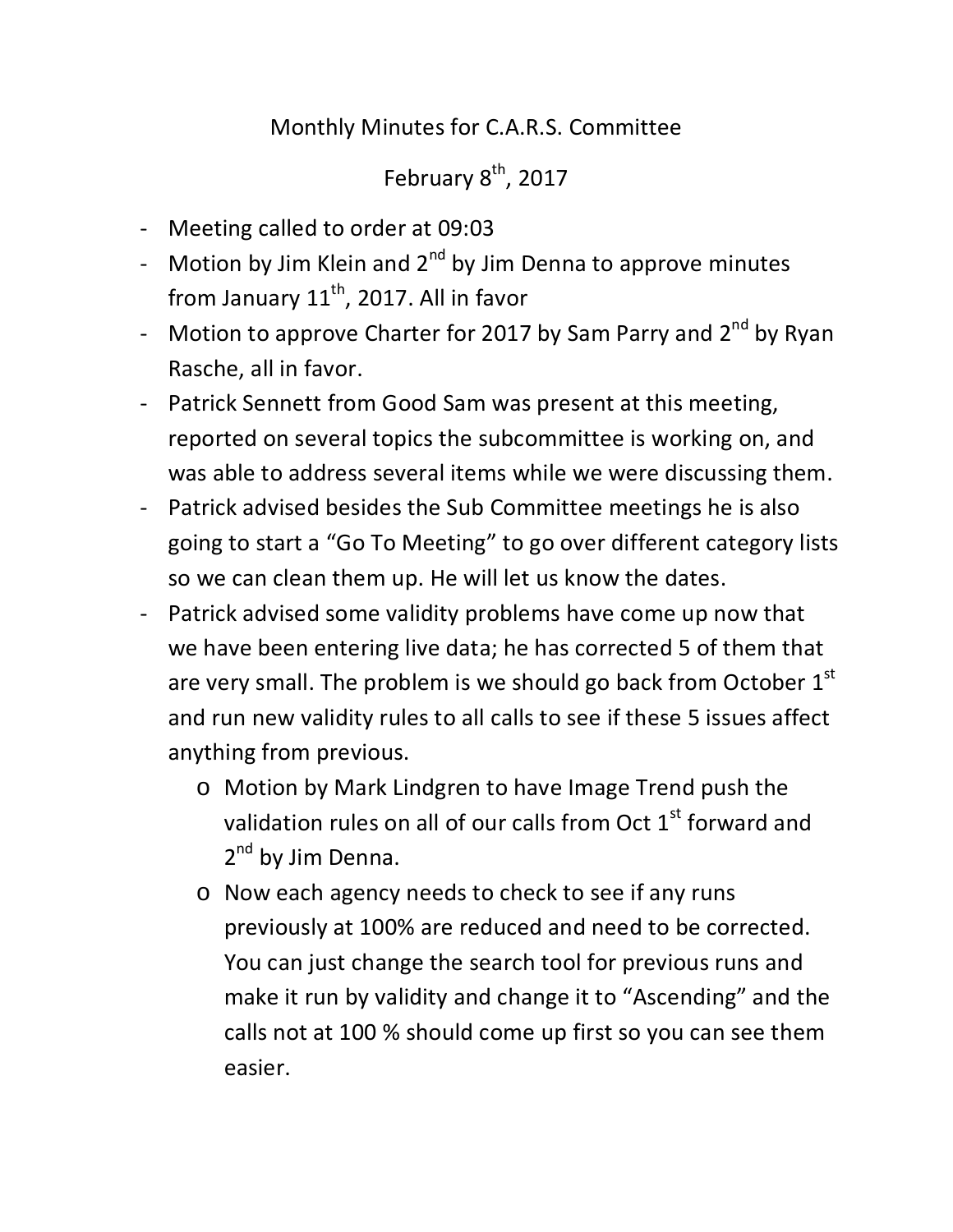- Each agency should check the cloud for unposted 100 % validity calls to see why they are there. There is a setting you can change if you want to automatically delete call after it has been posted.
- We had to send a trouble ticket to Image Trend to try and get the pt's name and call number on the bottom of each page, but Patrick had been working on this also.
	- o Patrick showed us the print template he uses in Good Sam. He started with our template, modified it, and with his permissions was able to get the pt's name and call number on every page.
	- o There was discussion on just using his print version since he had this info and some bigger font, motion by C. Paul Pacific to "Change default printing to PCRV.17.2.3 ( Good Sam's ) and deactivate all other options",  $2^{nd}$  by Jim Denna, and all in favor.
	- o There are some trouble tickets into Image Trend about some items in the print out blending together. Patrick will keep on this item.
- Discussion on the website and who is maintaining it and updating it.
	- o We have a contract with the actual company for the website, but Rick Nosek is paid by the hospital to help upload and post items to it.
	- o Lake Zurich Chief Malcolm has offered Jennifer Schuman from his agency to help with this.
- Discussion with Connie about Invalid Assist Paperwork
	- o She reminded everyone there that the Policy and the paperwork both say if an agency completes this form they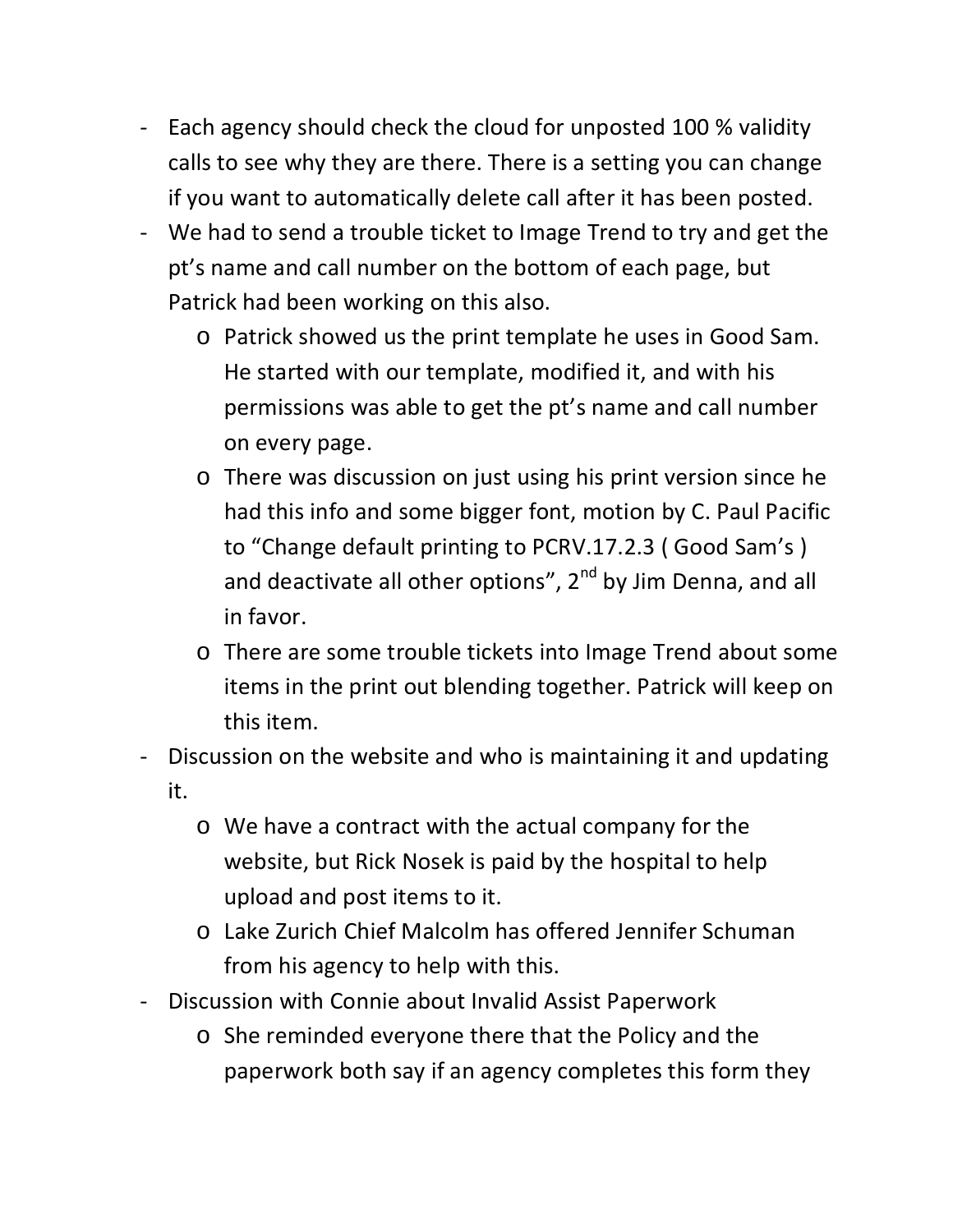are supposed to be calling the pt back within 24 hours to check on them.

- Palatine and Mt. Prospect have been experiencing loosing data that the crews already filled in during data entry. They both are trying to keep a better detailed log on when, where, and which steps are occurring when the data gets erased. It appears to be at the hospital, on their wireless device, and possibly during switching from the narrative panel to signature panel, but they will attempt to keep a more accurate detailed account per incident.
	- o Rolling Meadows had one incident, but they were on a desk top and the call was completely gone. They are looking into this still as it just occurred. This call might be in the Cloud, but with an incorrect date or Incident number.
- Chiefs approved to pay for 1 representative from CARS to attend the Image Trend Conference in July. Chairman Jim Klein is going to be going for us this year.
- Discussion on DL scanning and what software you may need depending on what tablet or laptop you are using. You may need:
	- o Elite Utilities
	- o Elite Desktop Client
	- o If you are not sure go to the "University" at the top for guidance.
- CARS reps and Palatine IT met with NWCH IT about getting wireless printers in their paramedic room. There was an agreement and it is on the agenda to get this put in.
- Agency External Email Notifications is activated and available for each agency if they want. We were told if you use this email it will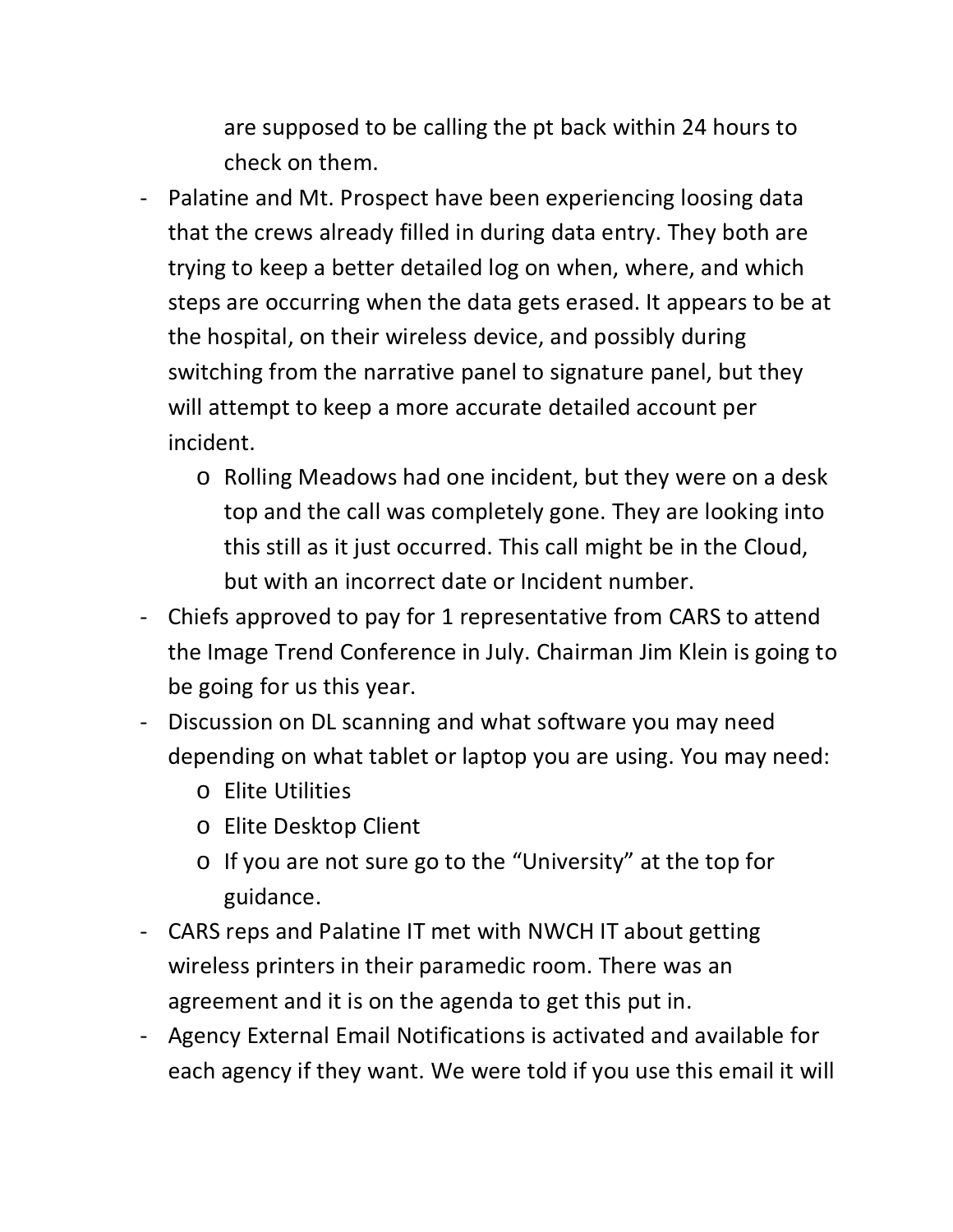send the original email into Elite, but then send you a generic email to your email on file that states you have message waiting for you in Elite.

- PBPI has been working on a "CPR Vitals" power tool that combines cardiac rhythm and ETCO2 as this is what is required every 2 minutes for a full arrest. This power tool also has pulse rate and respiratory rate on there and defaulted to "0".
	- o Motion by Jim Klein to adopt CPR Vitals power tool from PBPI, but not to use until we finish testing it, and  $2^{nd}$  by C. Paul Pacific. All in favor. Also that we should offer the repeat last button as it is on other screens.
	- o Jim will talk to Todd about this and finish developing.
- Discussion on renaming "Ectopy" field in vitals to "ECG Abnormalities", this was changed with Connie agreeing with language
- We are still working on combining the ECG documentation from NEMSIS and the STATE fields
- Discussion on removing PEA from being able to be selected for as a Rhythm as it "Technically" is not a rhythm.
- Next Huddle meeting for subcommittee is Feb  $14<sup>th</sup>$  at 0900.
- Mobile Integrated Healthcare pilot will be coming later this year. Connie advised she has 3 agencies that will be doing this pilot.
- The most current suggestions we have in User's Voice that we want people to vote for are:
	- o PPE attached with names easier
	- o Tabbing Navigation available
	- o Up Arrow Key Navigation
	- o Green Clock to be brought back